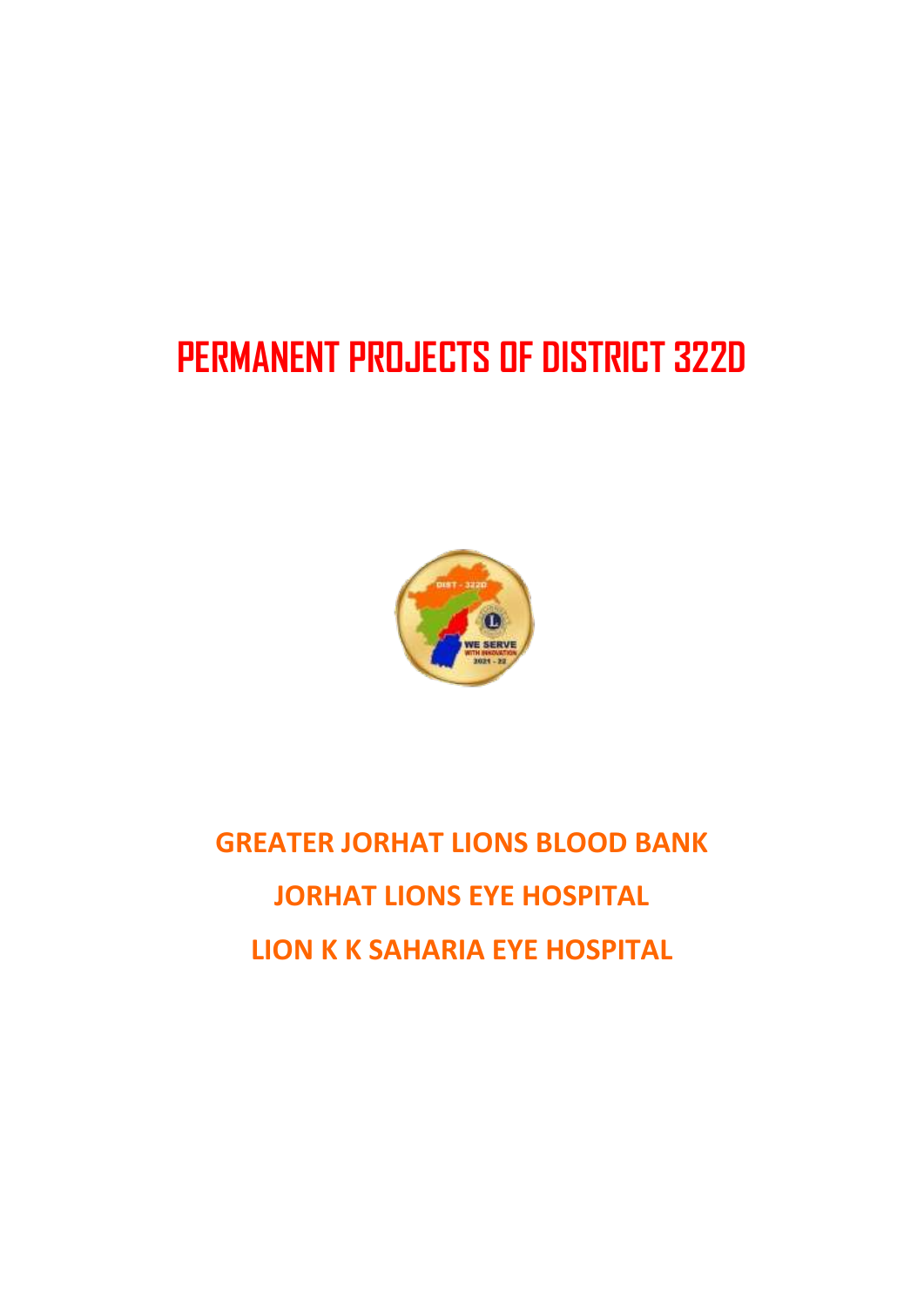# **GREATER JORHAT LIONS BLOOD BANK**



Greater Jorhat Lions Blood Bank of Lions Club of Jorhat Greater is the only Blood Bank of District 322D running since 2012 at Sonali Jayanti Nagar Jorhat.

#### **BRIEF HISTORY:**

In 2005, realizing the need of blood in our area a proposal of opening a

well - equipped blood bank with component separation unit was discussed in our club meeting and members welcomed the proposal. On 4<sup>th</sup> December 2005 at cabinet meeting Dibrugarh, it was also approved for LCIF grant. Application seeking financial grant was sent to LCIF. The construction of the building according to prescribed norms were done and equipment and machineries were also ordered.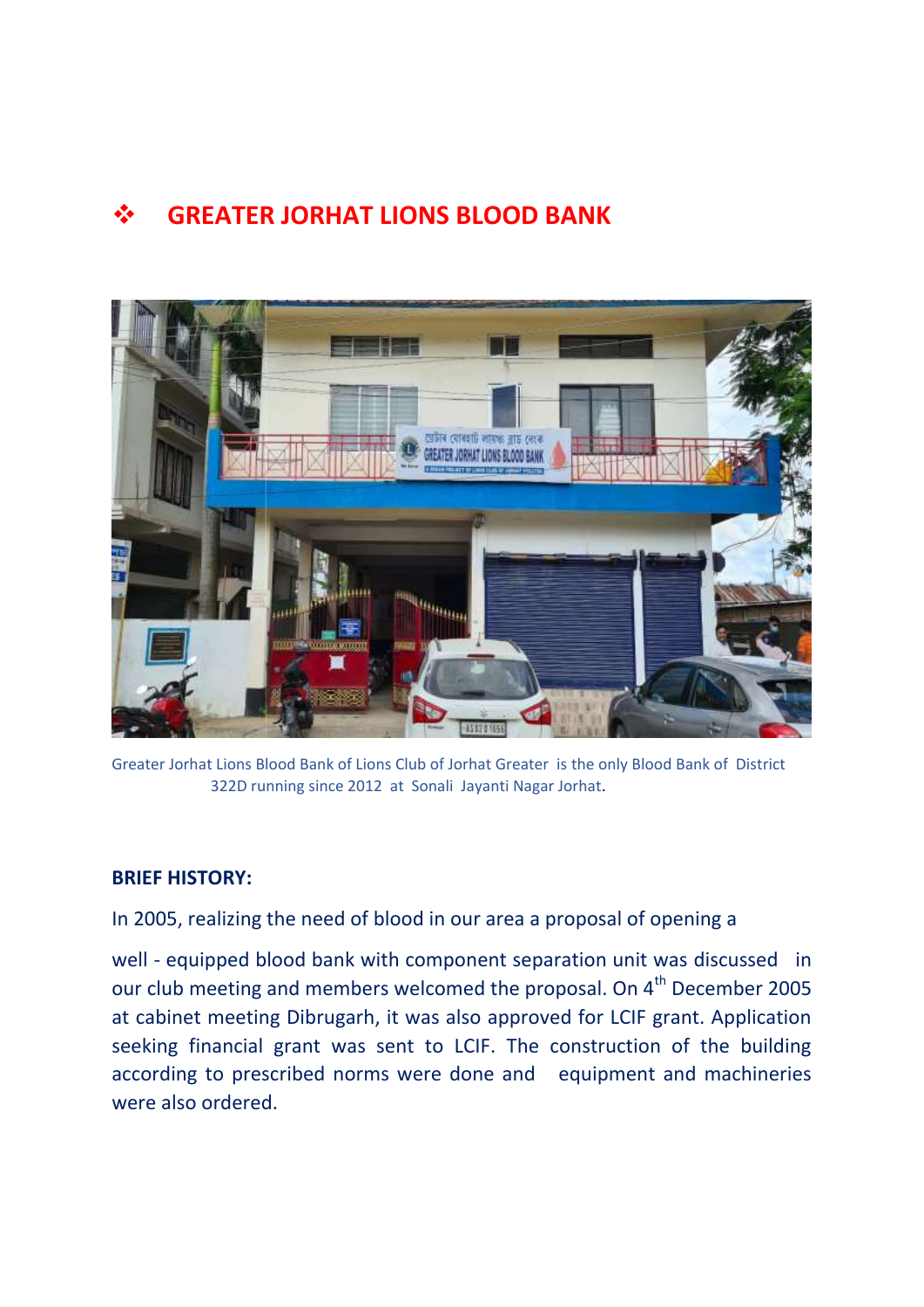LCIF approved a Standard Grant amount of US\$64,513 (Grant No. GA9653/322D) towards purchase of the blood bank equipment with a condition that the Blood Bank is established, mentored and technical collaboration with Lions Blood Bank, Kolkota .A memorandum of understanding was singed between Lions Blood Bank, Kolkota District 322B1 and Greater Jorhat Lions Blood Bank Jorhat on 28<sup>th</sup> March 2007. PID Lion Prem Lahoty assisted in establishing the Blood Bank. First grant installation of US\$ 32,257 (Rs.1320279/-) was made on  $29<sup>th</sup>$  November 2007 and the second installation on May 2011.

On 2020 it got the permission for whole blood separation unit. Numaligarh Refinery Assam in 2021 donated a blood collection van to the Blood bank.

Greater Jorhat Blood has served the society since its inception. Blood donation camps are held in remote villages , colleges ,universities, army camps, banks and other institutions .Yearly average 6000 peoples get benefitted from this noble project.

#### **SERVICES AVAILABLE:**

- Whole Blood
- Packed Red Blood Cell
- Fresh Frozen Plasma (FFP)
- Platelet Concentrate

Day and night, 24hrs services are provided to the society.

#### **SPONSORS/DONORS:**

Contributions from various donors were also received Mathurendra Barooah Charitable Trust, Numaligarh Refinary, M.D. Kheitan, Mr Ajoy Dutta, , Makhan Gattani and Lion D.C Roy are few of the notable donors.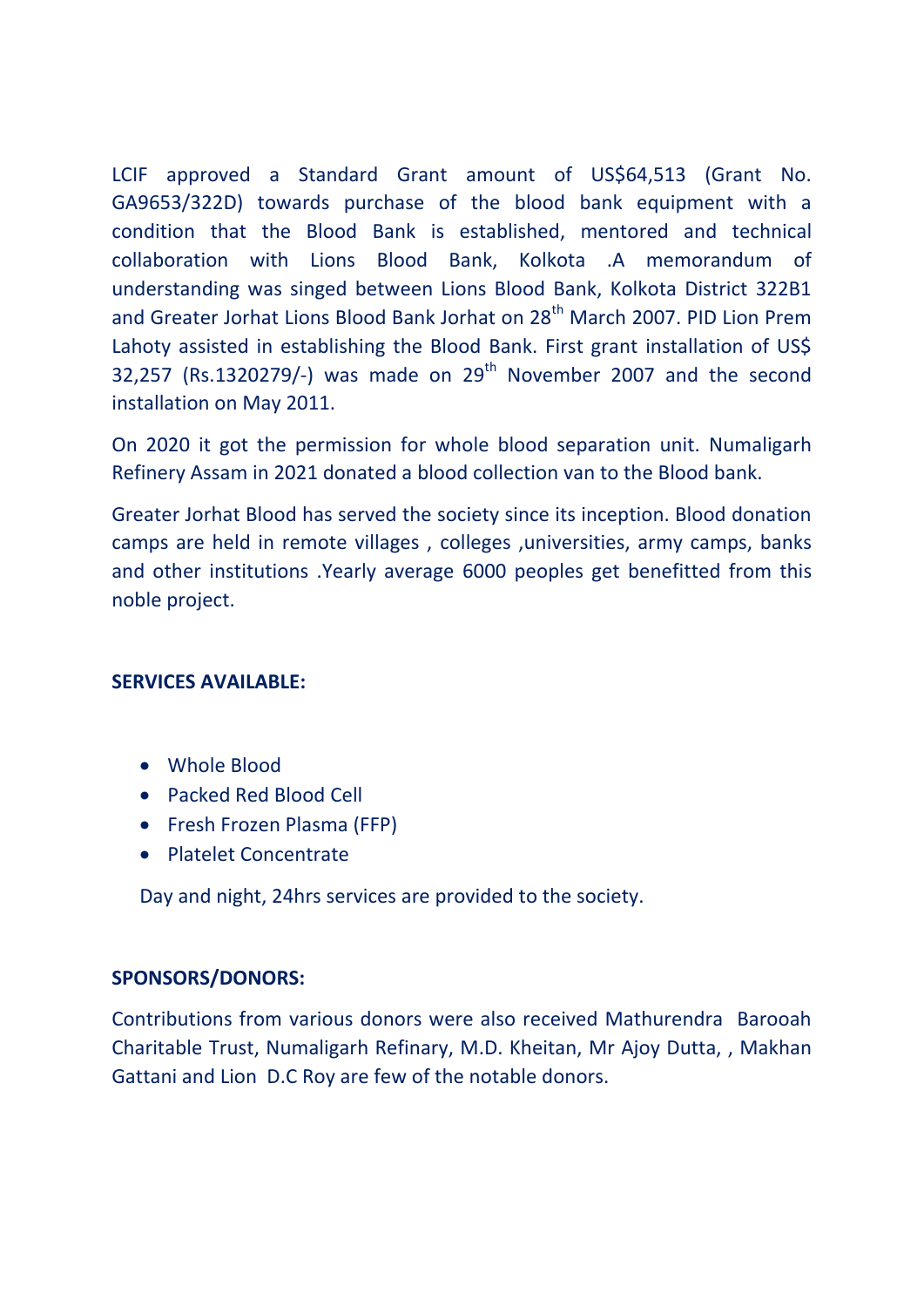









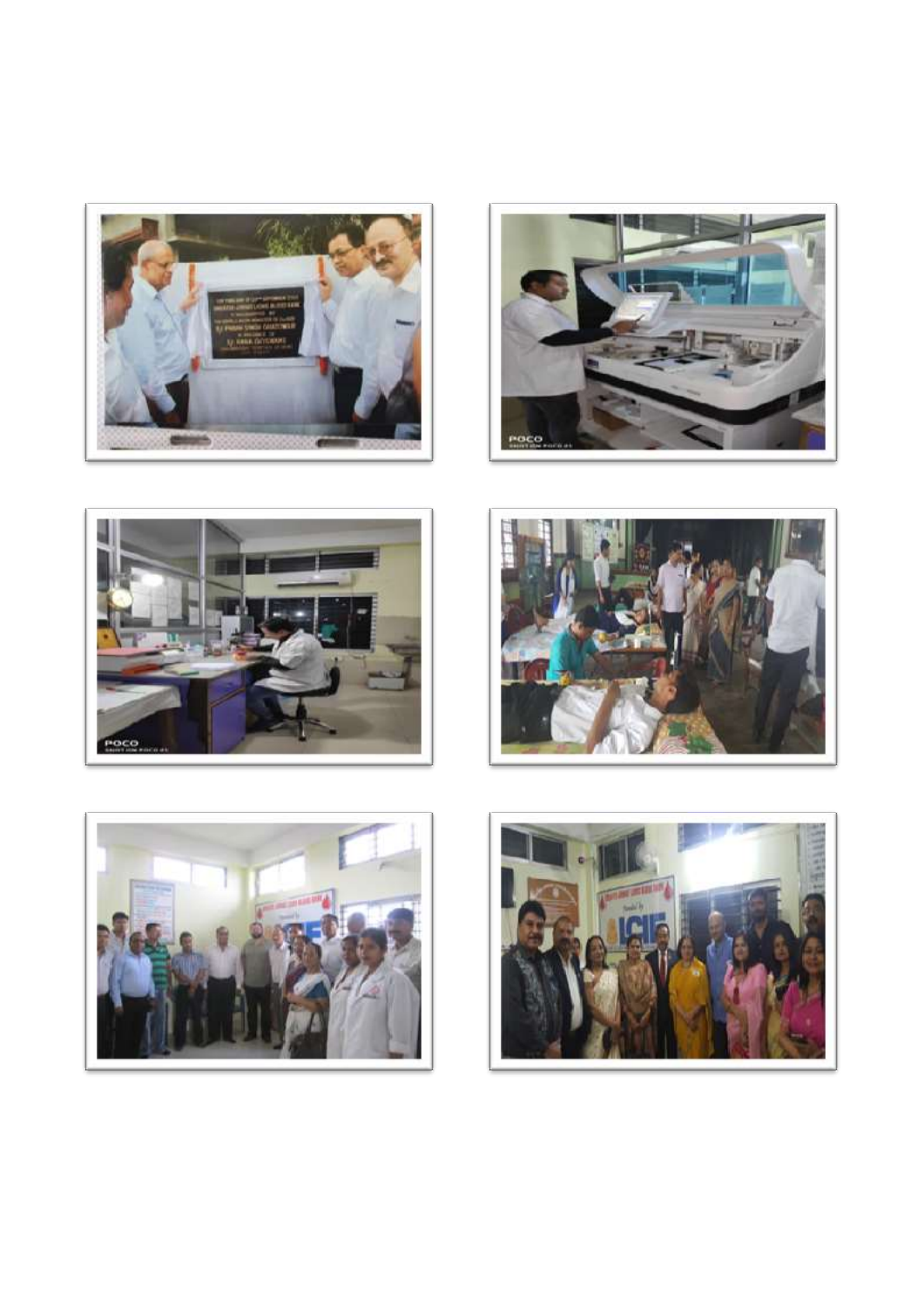# **JORHAT LIONS EYE HOSPITAL**



Jorhat Lions Eye hospital is the project of Lions Clubs of Jorhat of District 322D rendering services since 1997

### **BRIEF HISTORY:**

We like to introduce ourselves as one of the leading charitable eye hospital in this region operating **since 1997** with good repute; our hospital is situated in the heart of the glorious city of Jorhat on the bank of Tinkunia Pukhuri in the calm and quiet environment. It was established as a result of dedicated work and tremendous will power of the members of **Lions Club of Jorhat. Jorhat Lions Eye Hospital** started in the year 1997 in a small building of 1200 sq ft. with 20 beds with a part time doctor.

At present Jorhat Lions Eye Hospital is a sophisticated eye hospital equipped with modern technology. The first Microscope for I.O.L. operation was donated by O.N.G.C. and Hospital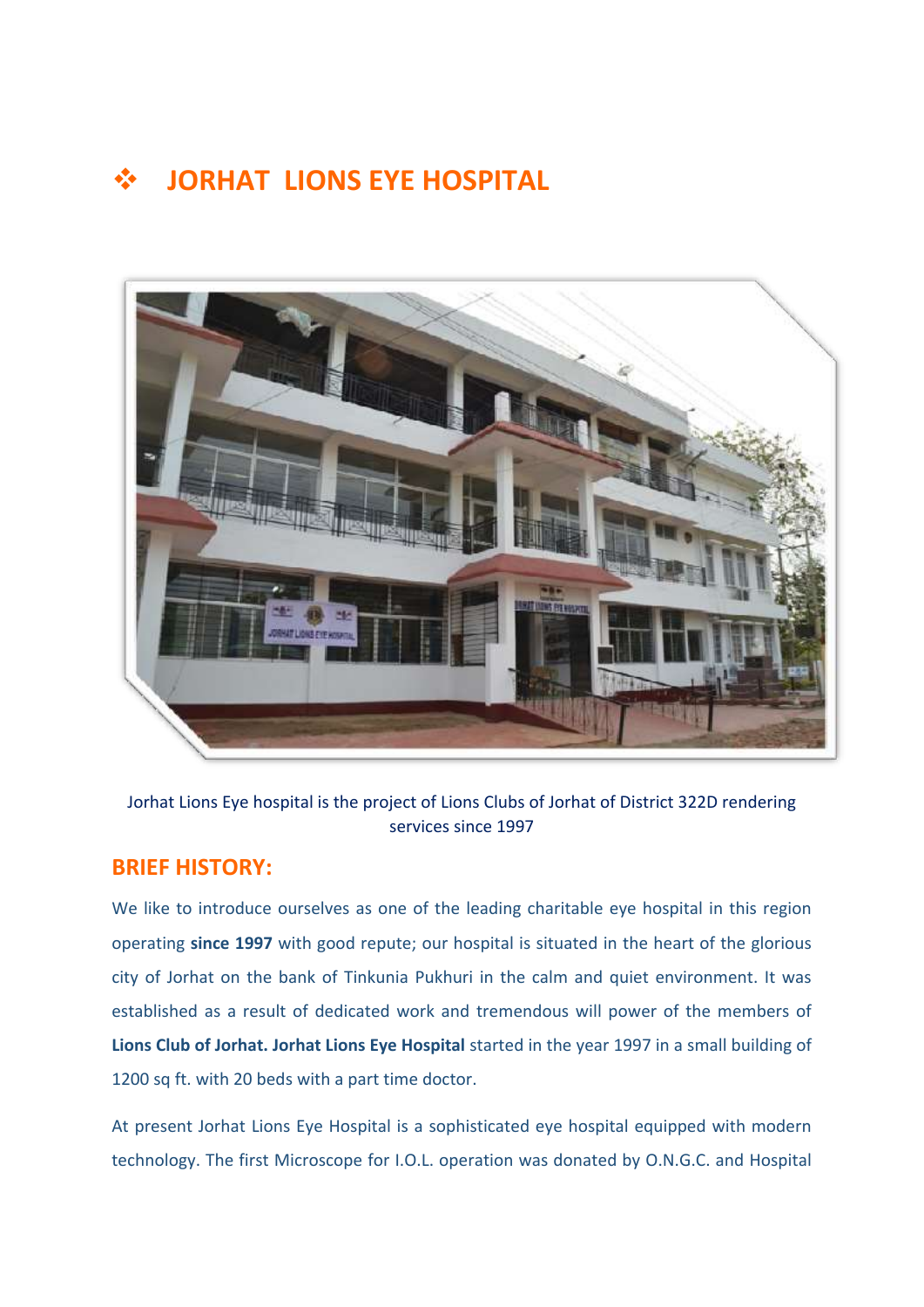Building was inaugurated by Mr. Bikash Bora, the then Chairman cum Mg. Director of O.N.G.C.L. Jorhat Lions Eye Hospital is the **second biggest such institute** under the Lions banner in the state which is especially aimed to fulfill the needs of the poor and the needy people of the region.

Ever since its inception, our hospital has already performed **more than 59,000 cataract** operations out of which **more than 70 % of it have been conducted free of cost**. So far our hospital has examined **more than 4,00,000 OPD** patients. To extend its invaluable services to needy, our Hospital has also held free eye screening camp in the district of Jorhat, Tezpur, Golaghat, Sivasagar and Karbi Anglong in Assam and also neighboring Nagaland. We also have vision clinics (Satellite clinics) at Mariani and Teok to serve people at their doorstep.

The hospital at present **has 4 ophthalmic surgeons** providing service to the needy section of the society.

#### **SERVICES AVAILABLE:**

#### **OPD Facilities:**

- Perimetry
- $\bullet$  OCT
- Computerized Eye Testing (Auto Refrectometer)
- Slit Lamp Examination
- Keratometer
- Biometry
- Contact Lens Clinic
- Indirect Ophthalmoscope & 90D Lens
- **•** Goniscopy
- Applanation Tonometry

#### **Medical Retina:**

- B-Scan
- **Green Laser**
- Fundus Camera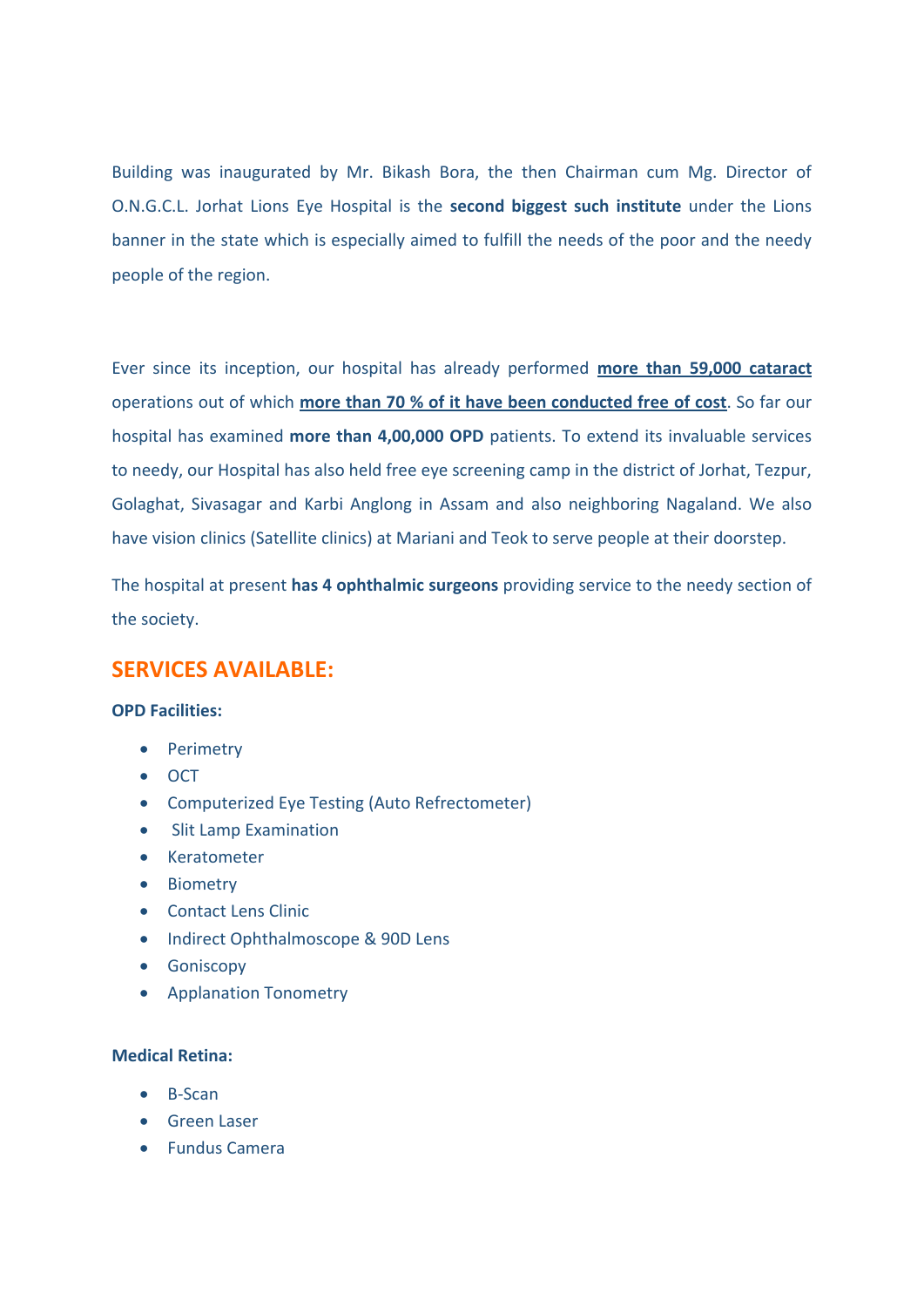#### **Surgical Facilities:**

- Phaco Surgery
- Sutureless Cataract Operation
- Vitreo Retinal Surgery
- Glaucoma Surgery (Trabeculectomy)
- Yag Laser
- DCT & DCR Operation
- **•** Keratoplasty Operation
- Pediatric Cataract Operation
- GA Facilities

## **SPONSORS /DONORS**

- National programme For Controlling Of Blindness & Visual Impairment (NPCB & VI)
- Wonder Work
- Vision Foundation Of India
- $\bullet$  ONGC
- N.R.L
- Help Age India

### **INSTITUTIONAL DONORS:**

- $\triangleright$  Sharma & Company
- $\triangleright$  Shyam Sundar Agarwalla
- $\triangleright$  Dinesh Kumar Agarwalla
- $\triangleright$  M/s SUBHAM
- $\triangleright$  Purnima Baruah
- $\triangleright$  Tamachini Baruah
- $\triangleright$  SARGAM VENTURES PVT LTD
- Gunamala Devi Jain
- $\triangleright$  Dharamchand & Son
- $\triangleright$  Sant Kumar Bhoopal s
- Jishnu Baruah
- Anjana Dutta
- Mrs. Swapna Sarmah
- $\triangleright$  Sashi Prova Borgohain
- $\triangleright$  Dr. Nirmala Sarma
- $\triangleright$  Jainco Lifestyle Limited
- Muktabari Tea Estate Pvt Ltd
- $\triangleright$  Survakanta Jain
- **► TRK Stock & Share Broking**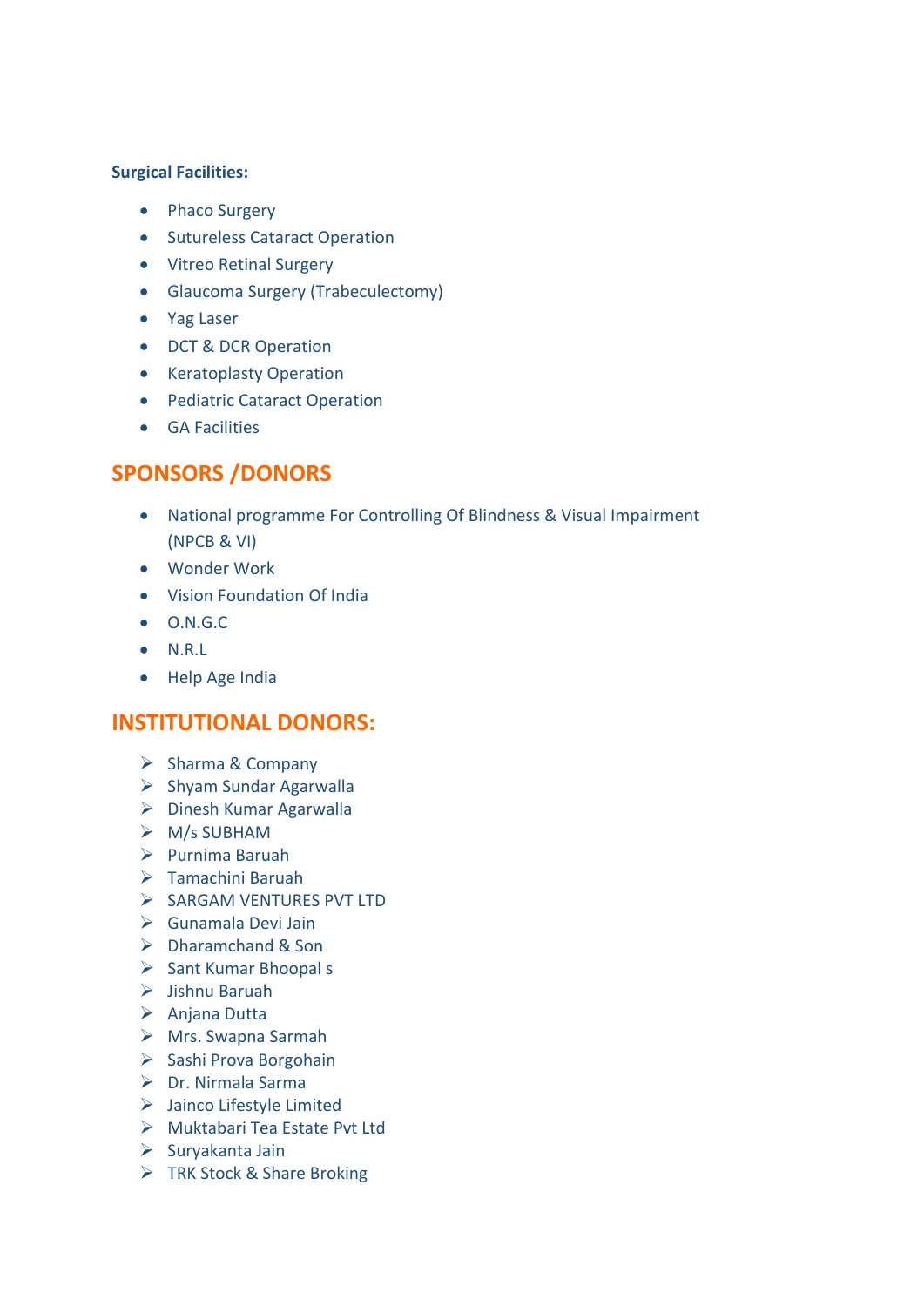- $\triangleright$  Santa Devi Jain
- $\triangleright$  Rituraj Baruah
- $\triangleright$  Vriddhi Agarwalla
- $\triangleright$  Sushil Jalan
- Amitabh Barooah
- Partha Sarathi Baruah
- Ramesh Agarwalla
- Malchand Gattani
- $\triangleright$  Sanjoy Dugar
- $\triangleright$  Lipika Das
- J.N. Goswami
- $\triangleright$  Ambarish Baruah
- $\triangleright$  Khetan Trade Centre
- $\triangleright$  Arindam Goswami
- Ramesh Kumar Gattani
- $\triangleright$  Ketan Hirawat
- $\triangleright$  Borbhag Consultancy
- $\triangleright$  Pramila Golcha
- $\triangleright$  Mediplus
- Dr. Arun Kumar Pathak
- Aditya Arun Morarka.

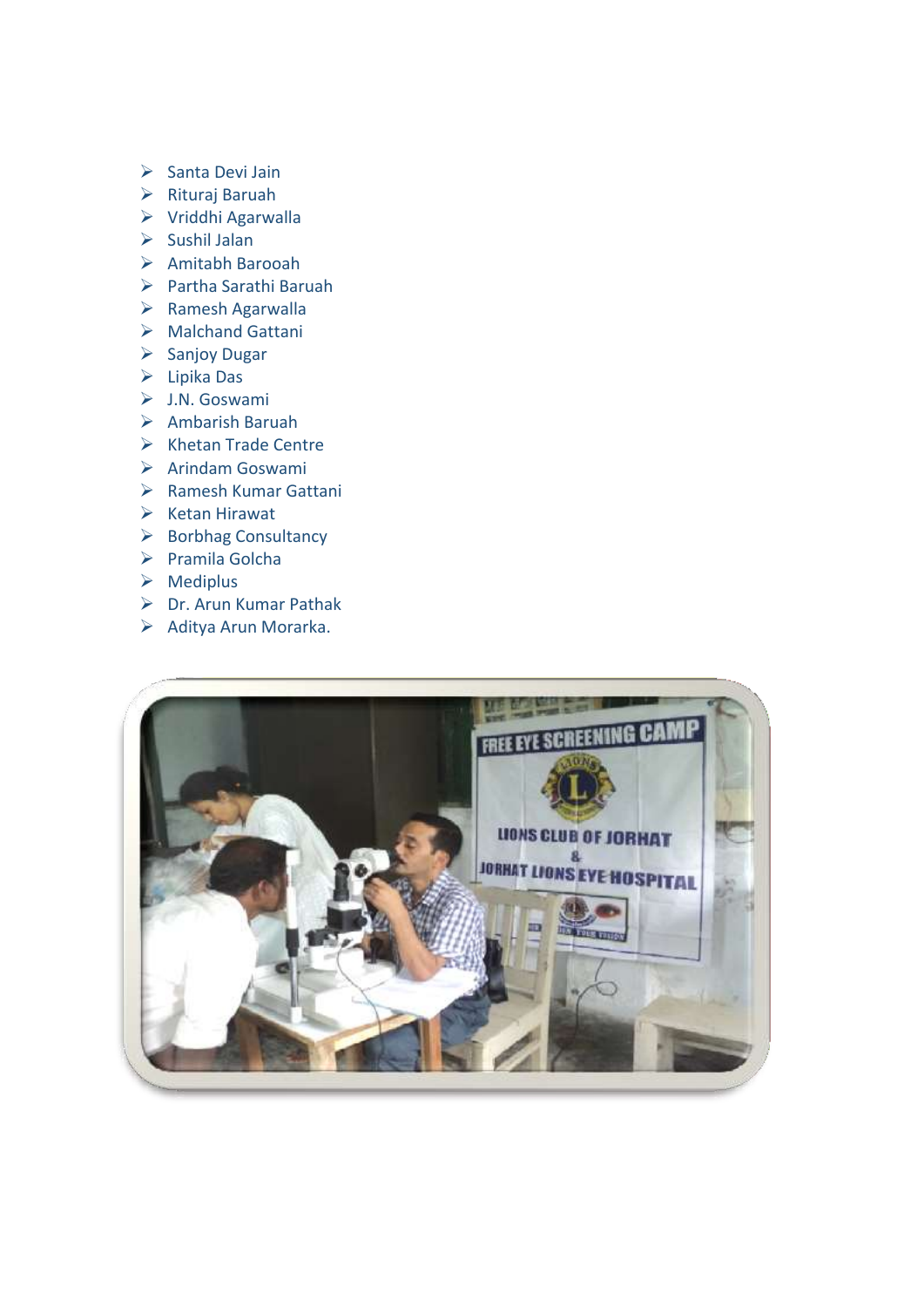



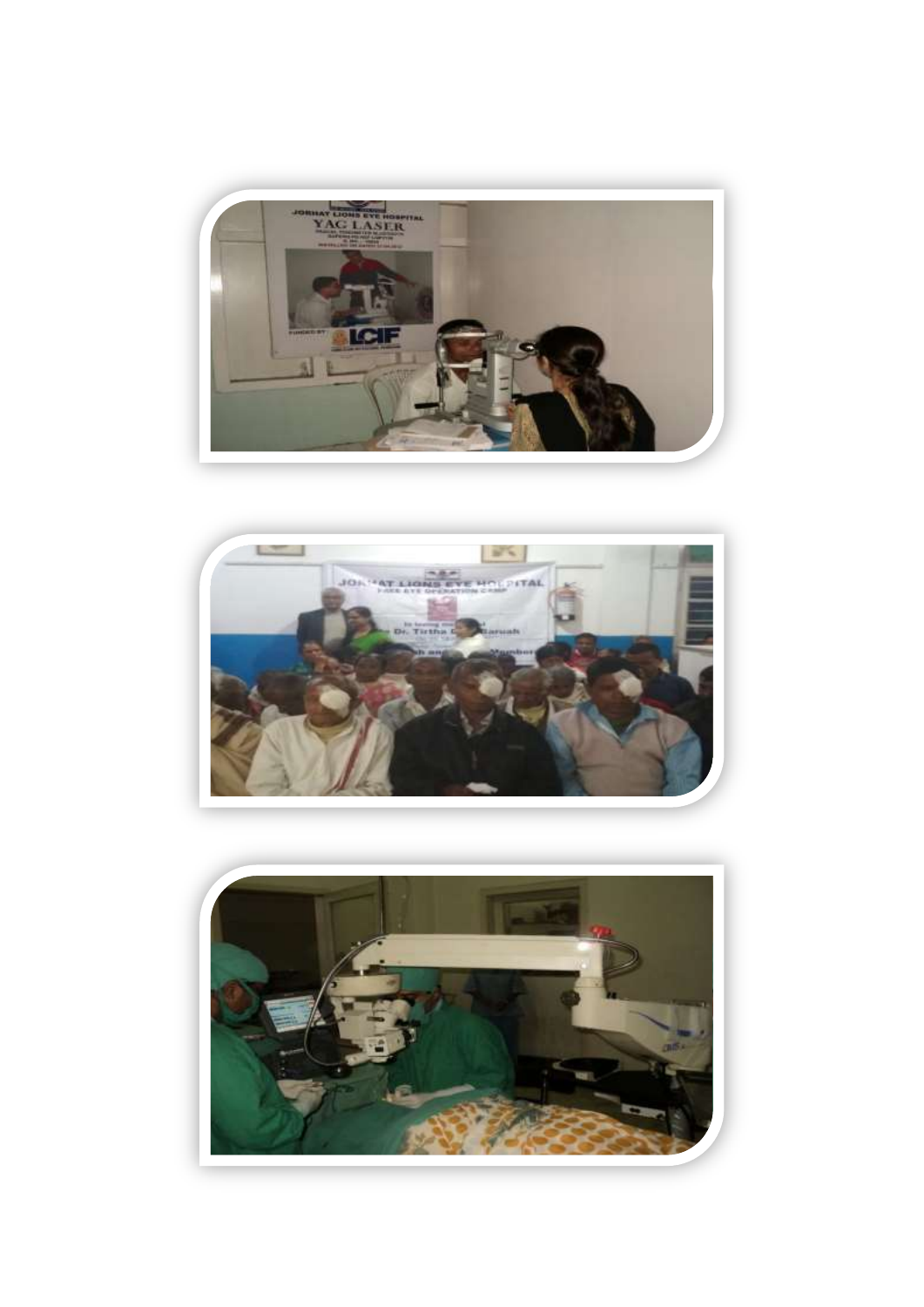# $\div$  LION K K SAHARIA EYE HOSPITAL



Lion K K Saharia Eye Hospital a project of Lions Club Of Brahmaputra Valley is serving the society since 2011.

#### **BRIEF HISTORY:**

Lions club of Brahmaputra Valley was running an "Eye Care Centre" with a regular OPD since 25yrs and have conducted more than 7000free IOL operation with the help of District Blindness Control Society. Encouraged by fellow citizens ,the club established a full-fledged Eye hospital at Lions Care Centre Building named K K Saharia Eye Hospital as an honour to charter president and PDG MJF K K Saharia of District 322D.On 13<sup>th</sup> March 2011 it was inaugurated by PID Lion A P Singh and PID Lion Sangeeta Jatia. To run the hospital smoothly a trust was formed under the name "Dibrugarh Lions Brahmaputra Foundation".

A fully professional team was engaged under the leadership of qualified specialist Dr Arundhuti Tamuli MS, Dr Manju Singh and Dr Abhijit Handique along with 18 numbers of full time staff members .Best equipment are made available and utmost precautions are taken for patients care and hygiene at the center. The club is also running an eye bank under the name of "Lions